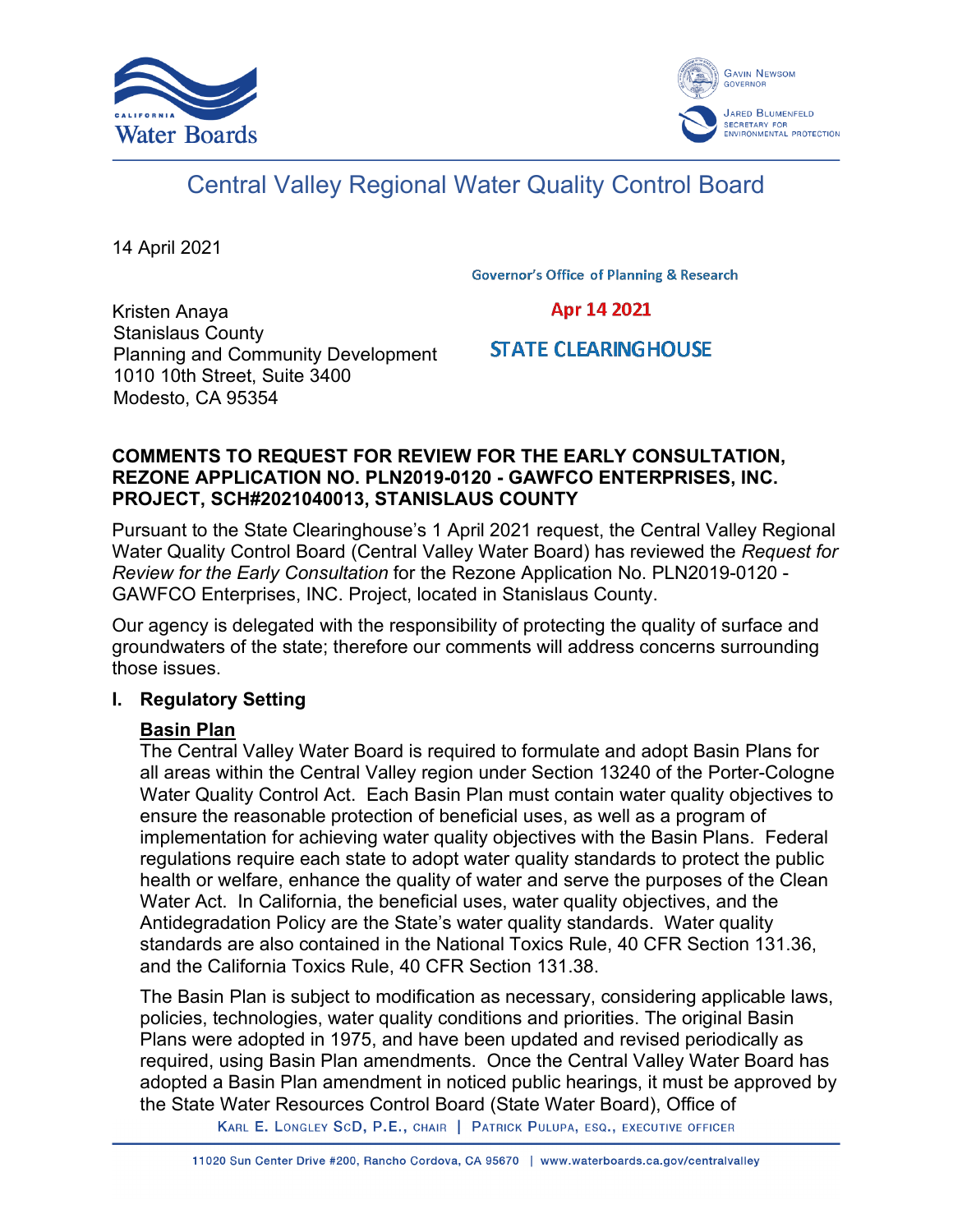Administrative Law (OAL) and in some cases, the United States Environmental Protection Agency (USEPA). Basin Plan amendments only become effective after they have been approved by the OAL and in some cases, the USEPA. Every three (3) years, a review of the Basin Plan is completed that assesses the appropriateness of existing standards and evaluates and prioritizes Basin Planning issues. For more information on the *Water Quality Control Plan for the Sacramento and San Joaquin River Basins*, please visit our website:

[http://www.waterboards.ca.gov/centralvalley/water\\_issues/basin\\_plans/](http://www.waterboards.ca.gov/centralvalley/water_issues/basin_plans/)

#### **Antidegradation Considerations**

All wastewater discharges must comply with the Antidegradation Policy (State Water Board Resolution 68-16) and the Antidegradation Implementation Policy contained in the Basin Plan. The Antidegradation Implementation Policy is available on page 74 at:

https://www.waterboards.ca.gov/centralvalley/water\_issues/basin\_plans/sacsjr\_2018 05.pdf

In part it states:

*Any discharge of waste to high quality waters must apply best practicable treatment or control not only to prevent a condition of pollution or nuisance from occurring, but also to maintain the highest water quality possible consistent with the maximum benefit to the people of the State.*

*This information must be presented as an analysis of the impacts and potential impacts of the discharge on water quality, as measured by background concentrations and applicable water quality objectives.*

The antidegradation analysis is a mandatory element in the National Pollutant Discharge Elimination System and land discharge Waste Discharge Requirements (WDRs) permitting processes. The environmental review document should evaluate potential impacts to both surface and groundwater quality.

#### **II. Permitting Requirements**

#### **Construction Storm Water General Permit**

Dischargers whose project disturb one or more acres of soil or where projects disturb less than one acre but are part of a larger common plan of development that in total disturbs one or more acres, are required to obtain coverage under the General Permit for Storm Water Discharges Associated with Construction and Land Disturbance Activities (Construction General Permit), Construction General Permit Order No. 2009-0009-DWQ. Construction activity subject to this permit includes clearing, grading, grubbing, disturbances to the ground, such as stockpiling, or excavation, but does not include regular maintenance activities performed to restore the original line, grade, or capacity of the facility. The Construction General Permit requires the development and implementation of a Storm Water Pollution Prevention Plan (SWPPP). For more information on the Construction General Permit, visit the State Water Resources Control Board website at: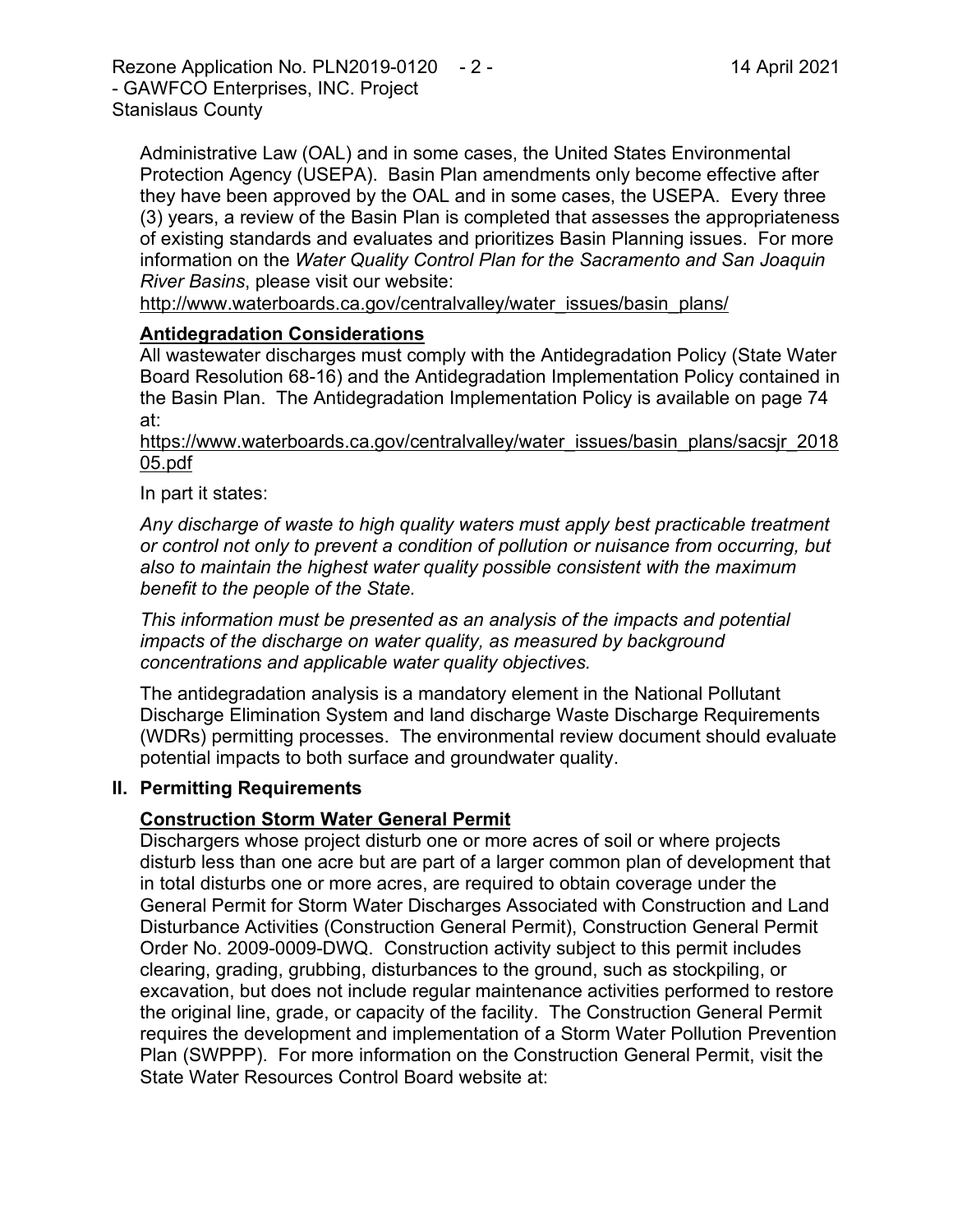[http://www.waterboards.ca.gov/water\\_issues/programs/stormwater/constpermits.sht](http://www.waterboards.ca.gov/water_issues/programs/stormwater/constpermits.shtml) [ml](http://www.waterboards.ca.gov/water_issues/programs/stormwater/constpermits.shtml)

#### **Industrial Storm Water General Permit**

Storm water discharges associated with industrial sites must comply with the regulations contained in the Industrial Storm Water General Permit Order No. 2014- 0057-DWQ. For more information on the Industrial Storm Water General Permit, visit the Central Valley Water Board website at:

http://www.waterboards.ca.gov/centralvalley/water\_issues/storm\_water/industrial\_ge neral\_permits/index.shtml

#### **Clean Water Act Section 404 Permit**

If the project will involve the discharge of dredged or fill material in navigable waters or wetlands, a permit pursuant to Section 404 of the Clean Water Act may be needed from the United States Army Corps of Engineers (USACE). If a Section 404 permit is required by the USACE, the Central Valley Water Board will review the permit application to ensure that discharge will not violate water quality standards. If the project requires surface water drainage realignment, the applicant is advised to contact the Department of Fish and Game for information on Streambed Alteration Permit requirements. If you have any questions regarding the Clean Water Act Section 404 permits, please contact the Regulatory Division of the Sacramento District of USACE at (916) 557-5250.

#### **Clean Water Act Section 401 Permit – Water Quality Certification**

If an USACE permit (e.g., Non-Reporting Nationwide Permit, Nationwide Permit, Letter of Permission, Individual Permit, Regional General Permit, Programmatic General Permit), or any other federal permit (e.g., Section 10 of the Rivers and Harbors Act or Section 9 from the United States Coast Guard), is required for this project due to the disturbance of waters of the United States (such as streams and wetlands), then a Water Quality Certification must be obtained from the Central Valley Water Board prior to initiation of project activities. There are no waivers for 401 Water Quality Certifications. For more information on the Water Quality Certification, visit the Central Valley Water Board website at:

https://www.waterboards.ca.gov/centralvalley/water\_issues/water\_quality\_certificatio n/

## **Waste Discharge Requirements – Discharges to Waters of the State**

If USACE determines that only non-jurisdictional waters of the State (i.e., "nonfederal" waters of the State) are present in the proposed project area, the proposed project may require a Waste Discharge Requirement (WDR) permit to be issued by Central Valley Water Board. Under the California Porter-Cologne Water Quality Control Act, discharges to all waters of the State, including all wetlands and other waters of the State including, but not limited to, isolated wetlands, are subject to State regulation. For more information on the Waste Discharges to Surface Water NPDES Program and WDR processes, visit the Central Valley Water Board website at:https://www.waterboards.ca.gov/centralvalley/water\_issues/waste\_to\_surface\_wat er/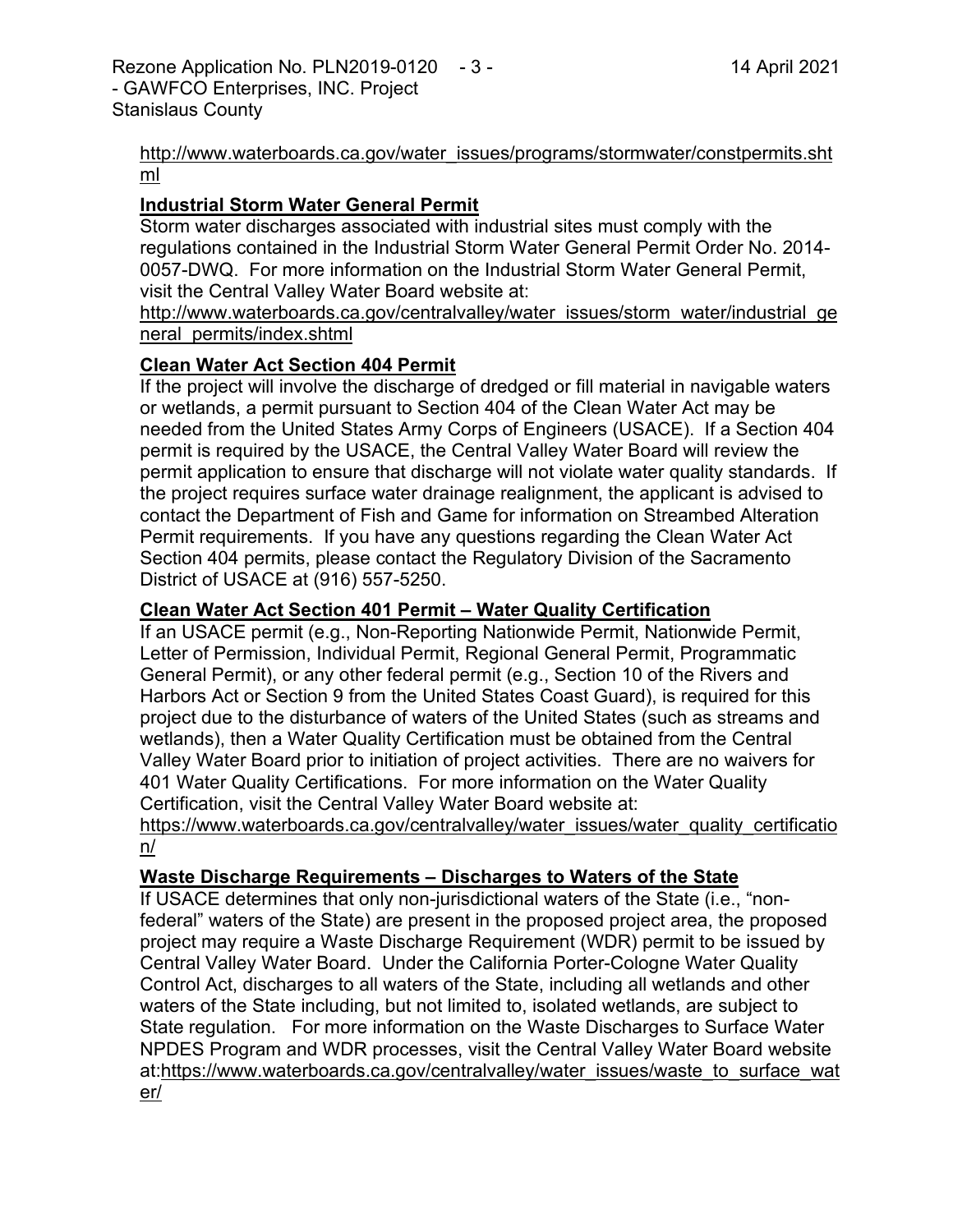Rezone Application No. PLN2019-0120 - 4 - 14 April 2021 - GAWFCO Enterprises, INC. Project Stanislaus County

Projects involving excavation or fill activities impacting less than 0.2 acre or 400 linear feet of non-jurisdictional waters of the state and projects involving dredging activities impacting less than 50 cubic yards of non-jurisdictional waters of the state may be eligible for coverage under the State Water Resources Control Board Water Quality Order No. 2004-0004-DWQ (General Order 2004-0004). For more information on the General Order 2004-0004, visit the State Water Resources Control Board website at:

https://www.waterboards.ca.gov/board\_decisions/adopted\_orders/water\_quality/200 4/wqo/wqo2004-0004.pdf

#### **Dewatering Permit**

If the proposed project includes construction or groundwater dewatering to be discharged to land, the proponent may apply for coverage under State Water Board General Water Quality Order (Low Threat General Order) 2003-0003 or the Central Valley Water Board's Waiver of Report of Waste Discharge and Waste Discharge Requirements (Low Threat Waiver) R5-2018-0085. Small temporary construction dewatering projects are projects that discharge groundwater to land from excavation activities or dewatering of underground utility vaults. Dischargers seeking coverage under the General Order or Waiver must file a Notice of Intent with the Central Valley Water Board prior to beginning discharge.

For more information regarding the Low Threat General Order and the application process, visit the Central Valley Water Board website at:

http://www.waterboards.ca.gov/board\_decisions/adopted\_orders/water\_quality/2003/ wqo/wqo2003-0003.pdf

For more information regarding the Low Threat Waiver and the application process, visit the Central Valley Water Board website at:

https://www.waterboards.ca.gov/centralvalley/board\_decisions/adopted\_orders/waiv ers/r5-2018-0085.pdf

#### **Limited Threat General NPDES Permit**

If the proposed project includes construction dewatering and it is necessary to discharge the groundwater to waters of the United States, the proposed project will require coverage under a National Pollutant Discharge Elimination System (NPDES) permit. Dewatering discharges are typically considered a low or limited threat to water quality and may be covered under the General Order for *Limited Threat Discharges to Surface Water* (Limited Threat General Order). A complete Notice of Intent must be submitted to the Central Valley Water Board to obtain coverage under the Limited Threat General Order. For more information regarding the Limited Threat General Order and the application process, visit the Central Valley Water Board website at:

https://www.waterboards.ca.gov/centralvalley/board\_decisions/adopted\_orders/gene ral\_orders/r5-2016-0076-01.pdf

#### **NPDES Permit**

If the proposed project discharges waste that could affect the quality of surface waters of the State, other than into a community sewer system, the proposed project